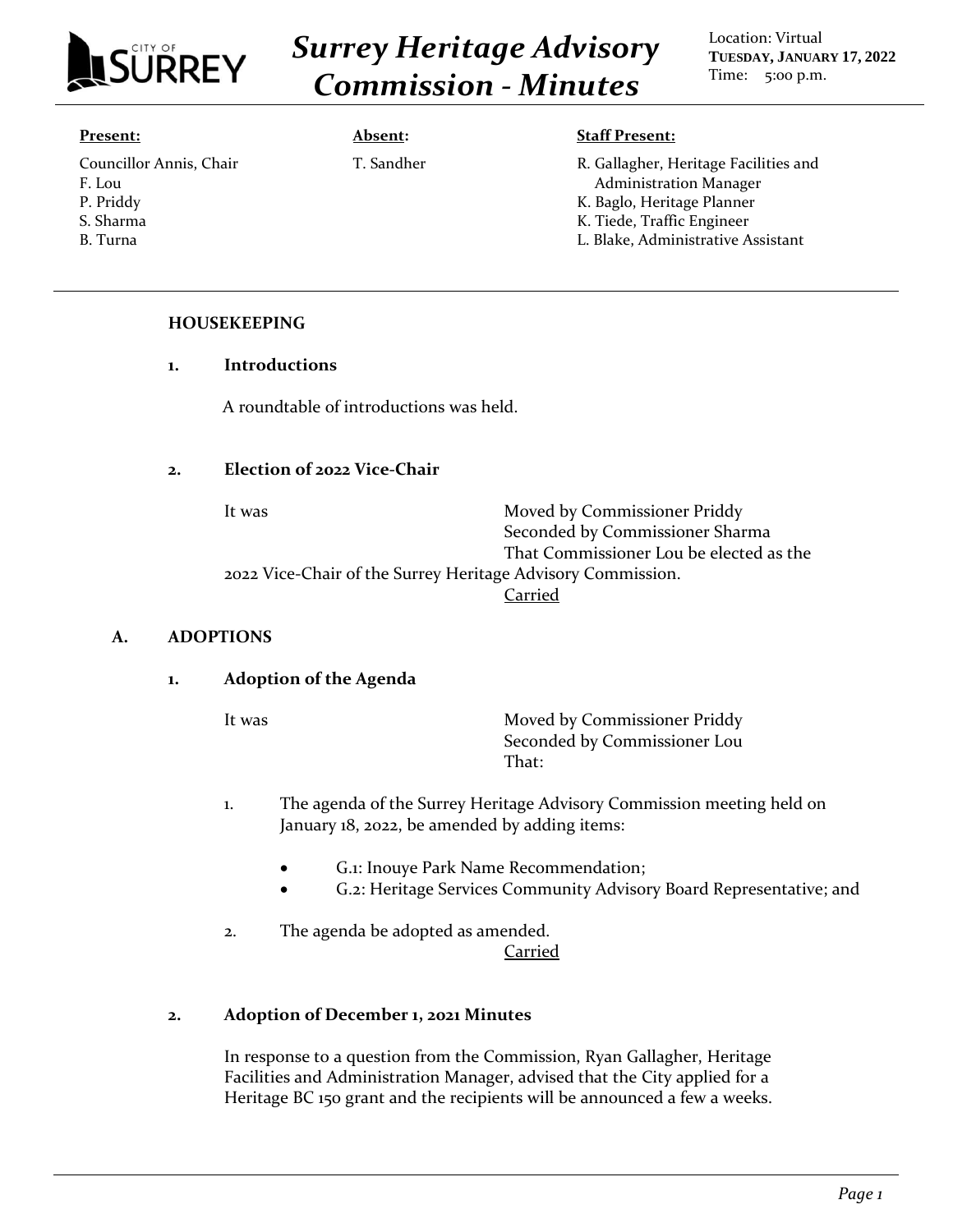It was Moved by Commissioner Priddy Seconded by Commissioner Sharma That the minutes of the Surrey Heritage Advisory Commission meeting held on December 1, 2021, be adopted. Carried

# **B. DELEGATIONS**

This section had no items to consider.

# **C. OUTSTANDING BUSINESS**

This section had no items to consider.

### **D. NEW BUSINESS**

### **1. PLANNING & DEVELOPMENT**

# **(a) Update to Surrey's Demolition Permit Application Process for Heritage Buildings** File: 6800-01

Kelsey Baglo, Heritage Planner, summarized the report dated January 6, 2022, regarding updates to Surrey's Demolition Permit Application process for heritage buildings. The following information was highlighted:

- The new Demolition Permit Application process applies to properties on the Heritage Register or Heritage Inventory to improve the City's efforts to retain buildings of heritage significance.
- The updated process includes the following:
	- o Applicants will be required to submit photos of the four elevations of the home. This will assist both the Commission and staff when reviewing demolition permit applications.
	- o Applicants will be encouraged to explore relocation of the heritage house if retention is not feasible. Relocation can be less expensive and is more sustainable compared to demolition.
	- o The Commission's options for considering demolition permit applications will be expanded to include a recommendation that the Applicant consider deconstruction as an alternative to demolition waste.
- The new process will bring the City's process in alignment with other Metro Vancouver local governments' heritage demolition procedures.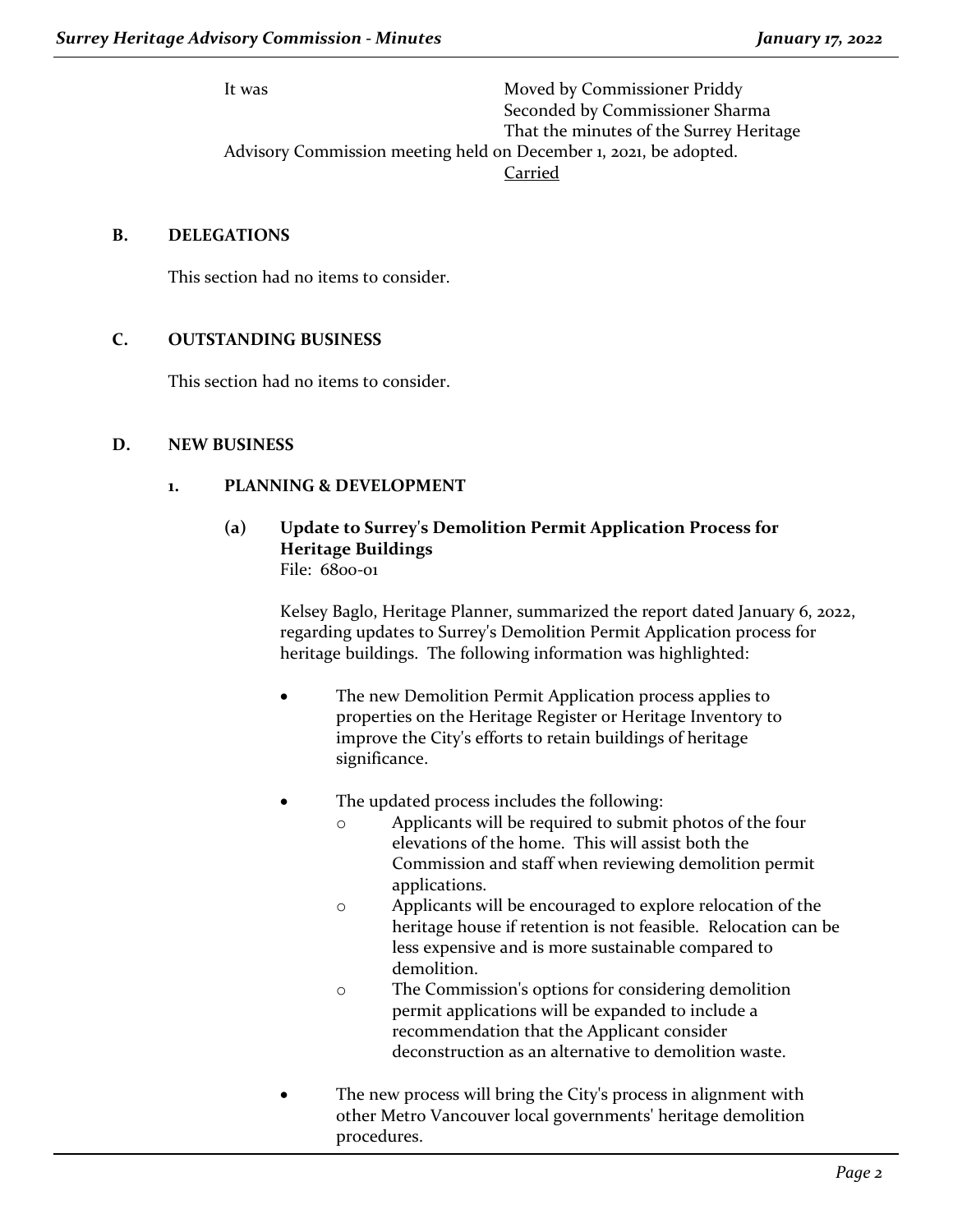In response to questions from the Commission, Ms. Baglo provided the following information:

- A separate "as found" report would be compiled for heritage properties approved to be demolished and include maps, surveys, photos and information available from Surrey Archives. The report would be forwarded to Archives upon completion.
- Other cities have indicated that similar processes have resulted in additional retention. For example, New Westminster estimates that they retain approximately two properties per year because of their demolition permit process and North Vancouver has had some success in relocating heritage homes.
- Interior documentation of a property can occur with the owner's permission.

The Commission expressed support for the new process, noting that it is encouraging that buildings can experience a second chapter, even if the are no longer located in Surrey.

It was Moved by Commissioner Lou Seconded by Commissioner Sharma That the Heritage Advisory Commission receive this report dated January 6, 2022 regarding updates to Surrey's

Demolition Permit Application process for heritage buildings for information.

Carried

# **2. PARKS, RECREATION & CULTURE**

**(a) Summary of 2021 Field Trip Sponsorship** File: 7800-01

> Ryan Gallagher, Heritage Facilities and Administration Manager, summarized the report dated January 6, 2022, regarding the summary of 2021 field trip sponsorship for information. The following information was highlighted:

- The Commission has a sponsorship line in its budget that has previously been utilized to fund the creation of a heritage-based book (*Surrey: A City of Stories*) and sponsor fieldtrips for low-income schools to the Museum of Surrey and Historic Stewart Farm.
- The 2021 field trip sponsorship program had 15 classes participate, with 12 digital field trips and three in-person. Staff have been in discussions with additional schools and so far three have expressed interest to participate.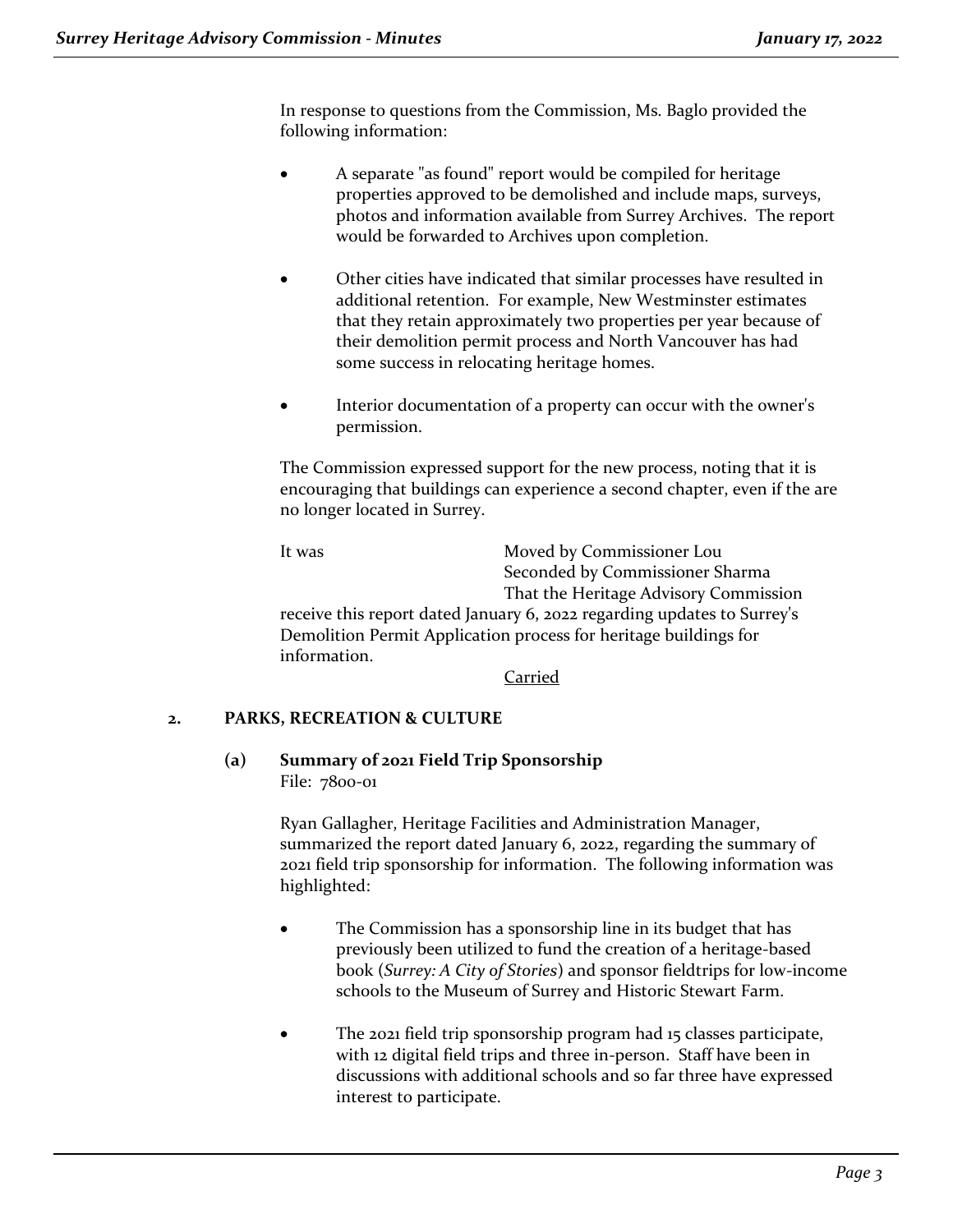It was Moved by Commissioner Sharma Seconded by Commissioner Priddy That the Surrey Heritage Advisory Commission:

- 1. Receive the report dated January 6, 2022, regarding the summary of 2021 field trip sponsorship for information;
- 2. Transfer funding in the amount of \$1,162.80 for 12 digital school program and 3 in-person field trips to Museum of Surrey and Historic Stewart Farm; and
- 3. Continue offering this sponsorship opportunity in 2022. Carried

### **(b) Cloverdale Storyboard Projects** File: N/A (Verbal Update)

Ryan Gallagher, Heritage Facilities and Administration Manager, advised that the Cloverdale Storeyboard project has been completed. The City's heritage storyboard program has over 50 signs that provide information regarding local history. The Cloverdale storyboards were implemented in partnership with the Cloverdale Business Improvement Association. The process included a Community Advisory Panel that provided recommendations and feedback on the content and design. Photo opportunities to highlight the storyboards will be arranged during Heritage Week in February 2022.

In response to a question from the Commission, Mr. Gallagher advised that public art installed as part of a private development must adhere to specific requirements noted in the public art policy; however, it is not uncommon for public art to have a heritage theme.

The Committee noted that is a great project for a pedestrian-friendly location such as Cloverdale and suggested that a similar project could be implemented in Whalley and other neighbourhoods in Surrey.

# **3. ENGINEERING**

#### **(a) Crescent Road Bus Bench Update** File: N/A (Verbal Report)

Kristen Tiede, Traffic Engineer, provided the following update regarding the Crescent Road bus benches:

• Concerns had been raised regarding the condition of eight wooden bus benches located along Crescent Road. Crescent Road is a heritage assets that is protected by Heritage Designation By-Law , 1983, No. 7716.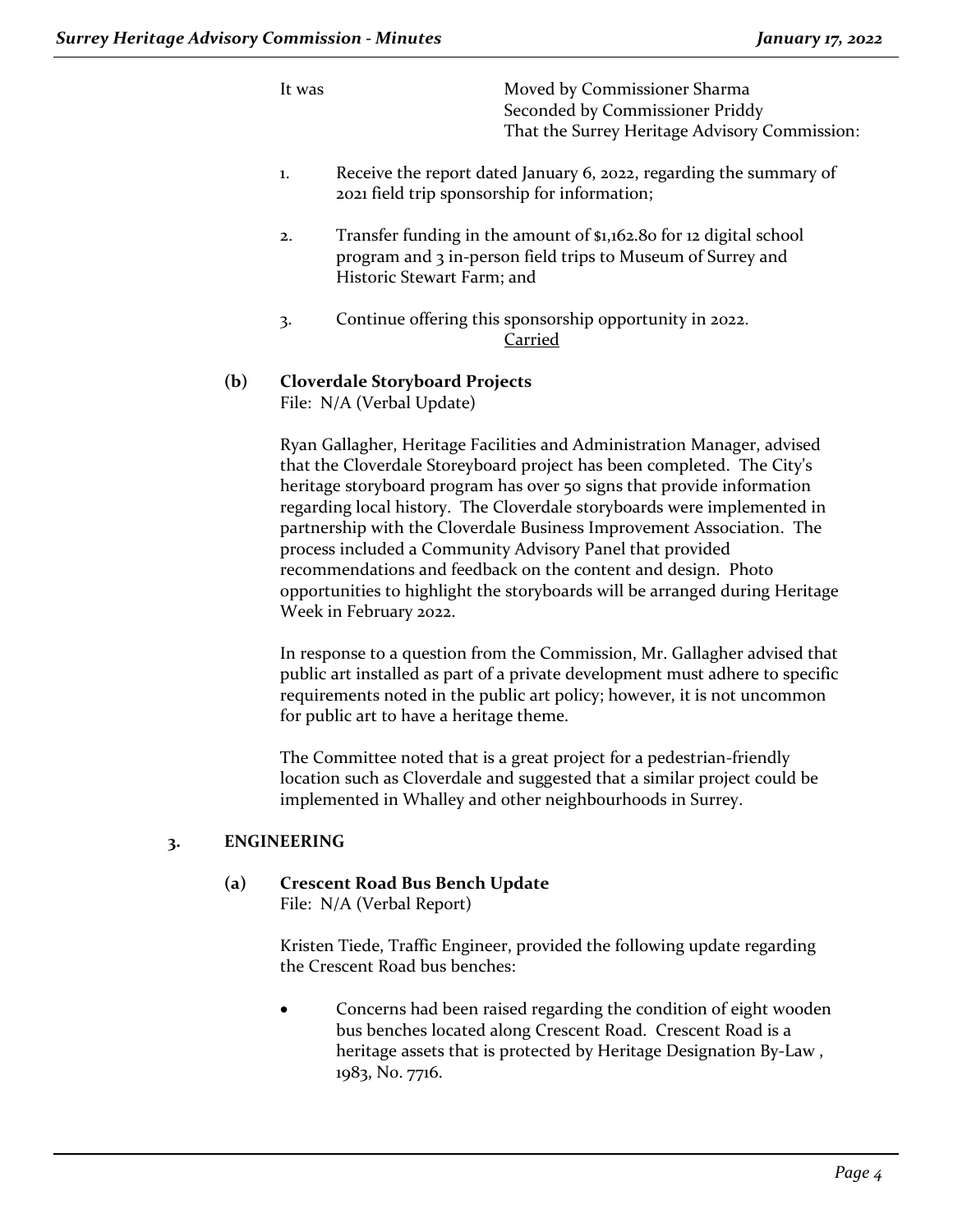- Crescent Road's character defining elements include its semi-rural nature, curving layout the follows natural contours, landscaping and natural verges.
- The eight wooden benches' style is unique in the city and include signs identifying Crescent Road as a heritage asset on the bench back. It has been noted that the placement of the signs may make it appear as if the bench itself is the heritage asset and not the road.
- The origin of the benches is unclear and they have not been included in an asset inventory for any department, resulting in a lack of maintenance.
- The City has opted to repair and paint the existing benches so they are safe and aesthetically pleasing. However, the benches will still need to be replaced at some point in the future.

### **(b) 88 Avenue/Harvie Road Roundabout Plan** File: N/A (Verbal Report)

Kristen Tiede, Traffic Engineer, provided the following update regarding the 88 Avenue and Harvie Road roundabout plan:

- The intersection at 88 Avenue and Harvie Road is scheduled to be upgraded in 2022. The current intersection is awkward and skewed with an all-way stop. The site's high crash history and traffic volumes meets Engineering's guidelines for upgrades.
- A roundabout has been chosen to improve road safety. Roundabouts require slower speeds, resulting in reduced frequency and severity of crashes. Other benefits include the virtual elimination of left-turn and right-angle crashes, improved operations, pleasing aesthetics with landscaping opportunities in the centre island and sustainability, as roundabout require no energy to operate.
- The corridor is a heritage asset, as Harvie Road is constructed on the former Great Northern Rail Line. There are also four heritage features adjacent to the location: Smith Store, Port Kells Fire Hall No. 7, Port Kells Post Office and Bulman's Garage.
- The design for the roundabout is almost completed and construction is expected to begin in mid-2022.

In response to a question, Ms. Tiede advised that a lot of the parking for adjacent properties occurs on the road allowance instead of the land parcels. Staff are working with the property owners on constructing a proper driveway to the east and how parking can be improved.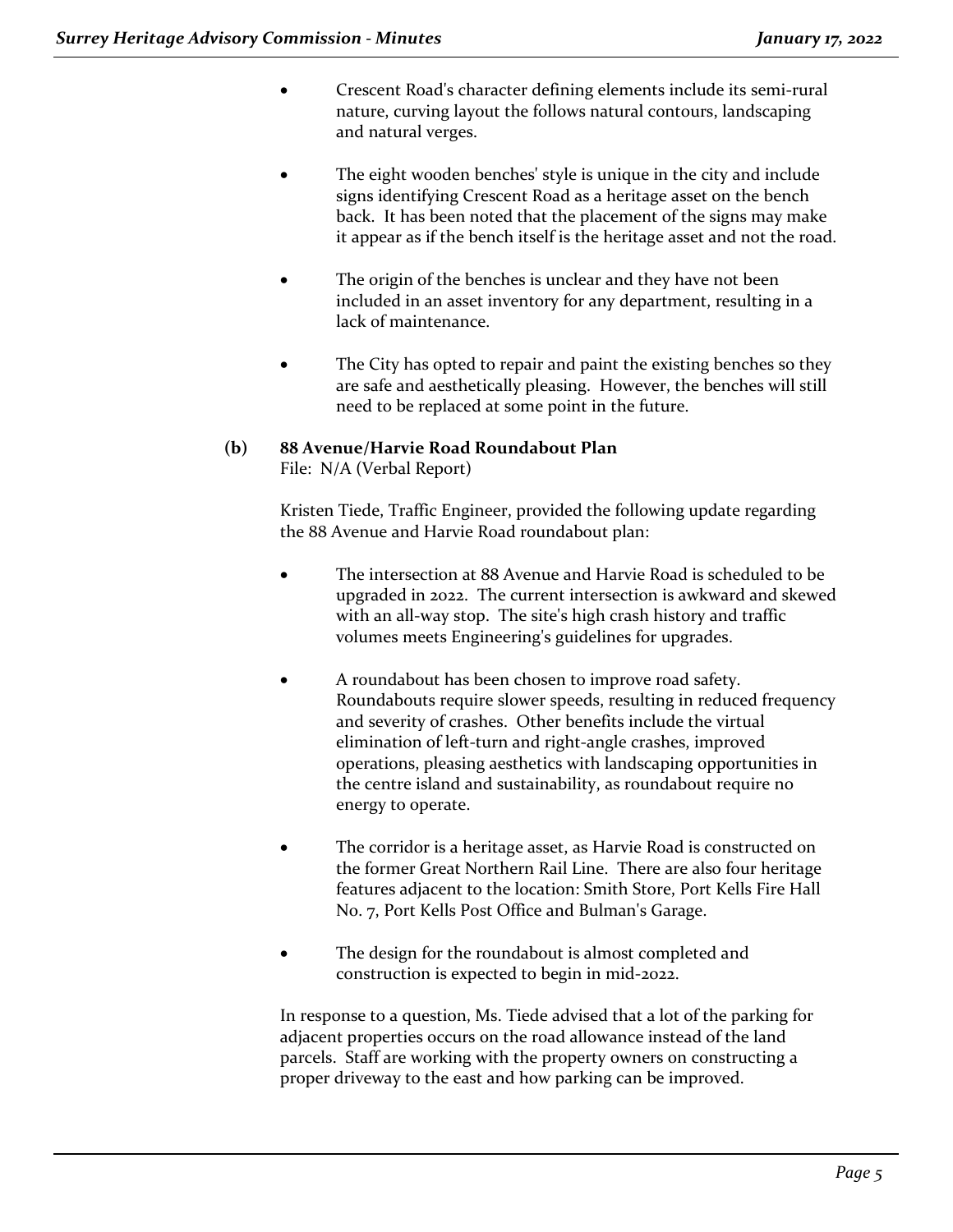The Commission expressed support for the project, noting that the intersection needs improvements. The Commission suggested that the Port Kells Library could be considered for addition to the Heritage Register or Inventory.

## **4. LEGISLATIVE SERVICES**

This section had no items to consider.

#### **5. PLANNING & DEVELOPMENT and PARKS, RECREATION & CULTURE**

**(a) HAC Task List**

File: 6800-01

Kelsey Baglo, Heritage Planner, and Ryan Gallagher, Heritage Administration and Facilities Manager, reviewed the Task List. The following changes were highlighted:

#### **Main Residence**

The project has received final approval. This item will be removed from the Task List.

### **Crescent Road Benches**

The City has opted to repaint and repair the existing benches. This item will be removed from the Task List.

### **Cloverdale Storyboards**

The Cloverdale Storyboards have been installed and this item will be removed from the Task List.

#### **E. CORRESPONDENCE**

This section had no items to consider.

### **F. INFORMATION ITEMS**

This section had no items to consider.

#### **G. OTHER BUSINESS**

#### **1. Inouye Park Name Recommendation**

Ryan Gallagher, Heritage Facilities and Administration Manager, advised that a report will be considered at the January 19, 2022 Parks, Recreation & Culture Committee regarding the proposed name of Inouye Park for a long, linear park located in North Newton/South Whalley. The name commemorates a Canadian-Japanese family who are one of the very few examples of land that was returned to Japanese-Canadians following WWII. The proposed name will broaden the heritage narrative and better represent the diversity of the community.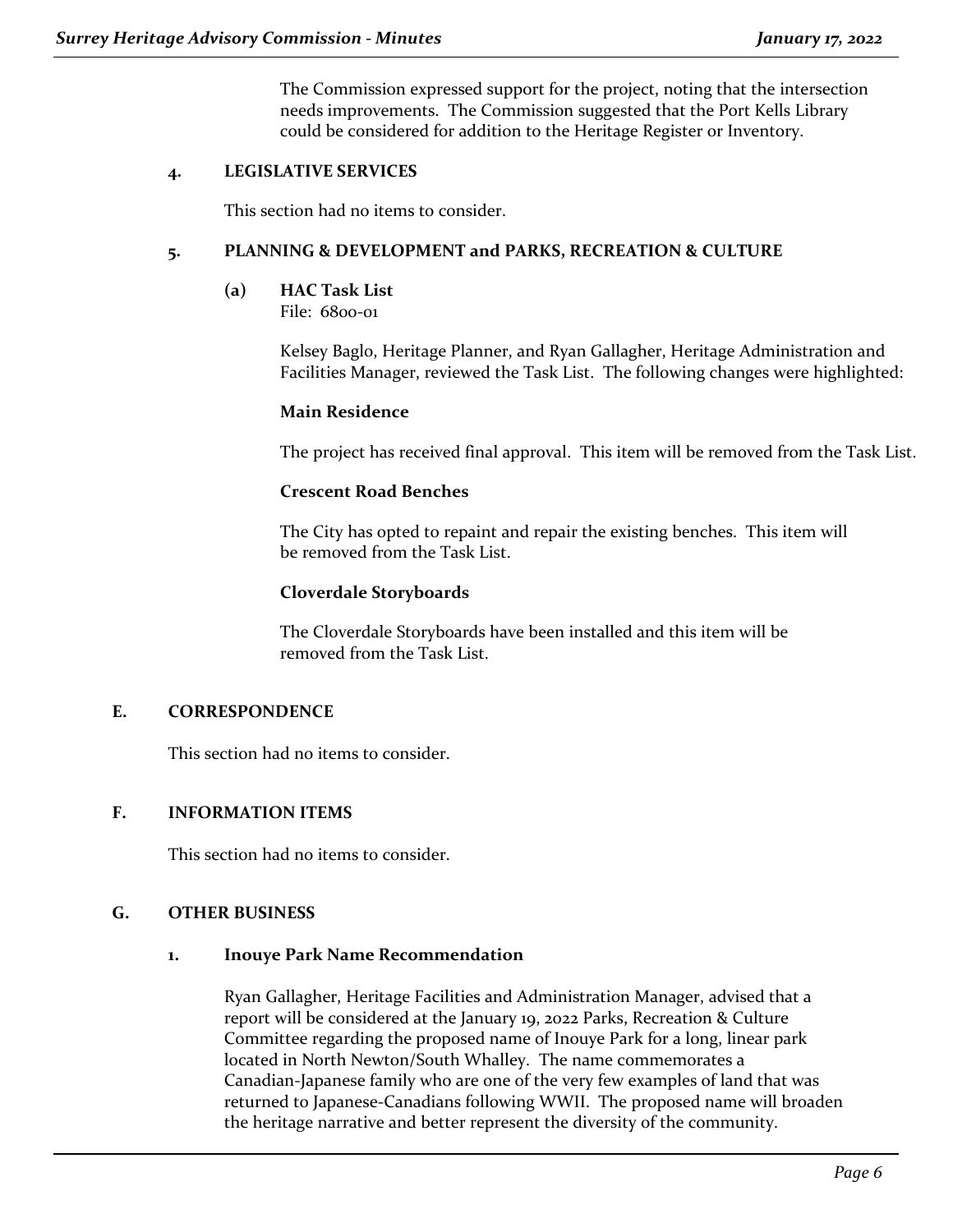In response to questions from the Commission, Mr. Gallagher provided the following information:

- Inouye family members still live in the area and will be notified if the park name is approved. It is anticipated that additional heritage features highlighted other Japanese-Canadian families from the area will be added to the park.
- A new Parks, Recreation & Culture Naming Policy will be considered by the Parks, Recreation & Culture Committee in the future. The policy can be shared with the Commission once it is approved.

# **2. Heritage Services Community Advisory Board Representative**

Ryan Gallagher, Manager of Heritage Administration and Facilities, advised that the Heritage Services Community Advisory Board (HSCAB) is a twelve-member board that provides community advice and input regarding annual service plans for the Museum of Surrey, Historic Stewart Farm and Surrey Archives, the heritage artifact collection, as well as special projects that arise from time to time. The HSCAB meets five times per year and is comprised of representatives from various community sectors including business, education, heritage stakeholders and Surrey residents.

Commissioner Priddy advised that she is already a community representative on the Board.

Commissioner Lou volunteered to serve on the Board as the Commission representative.

# **H. FINANCIALS**

#### **1. Financial Summary as at October 31, 2021** File: 0540-20V

There were no updates to the financial summary.

#### **I. NEXT MEETING**

The next meeting of the Surrey Heritage Advisory Commission (SHAC) is scheduled for 5:00 p.m. on **February 8, 2022.**